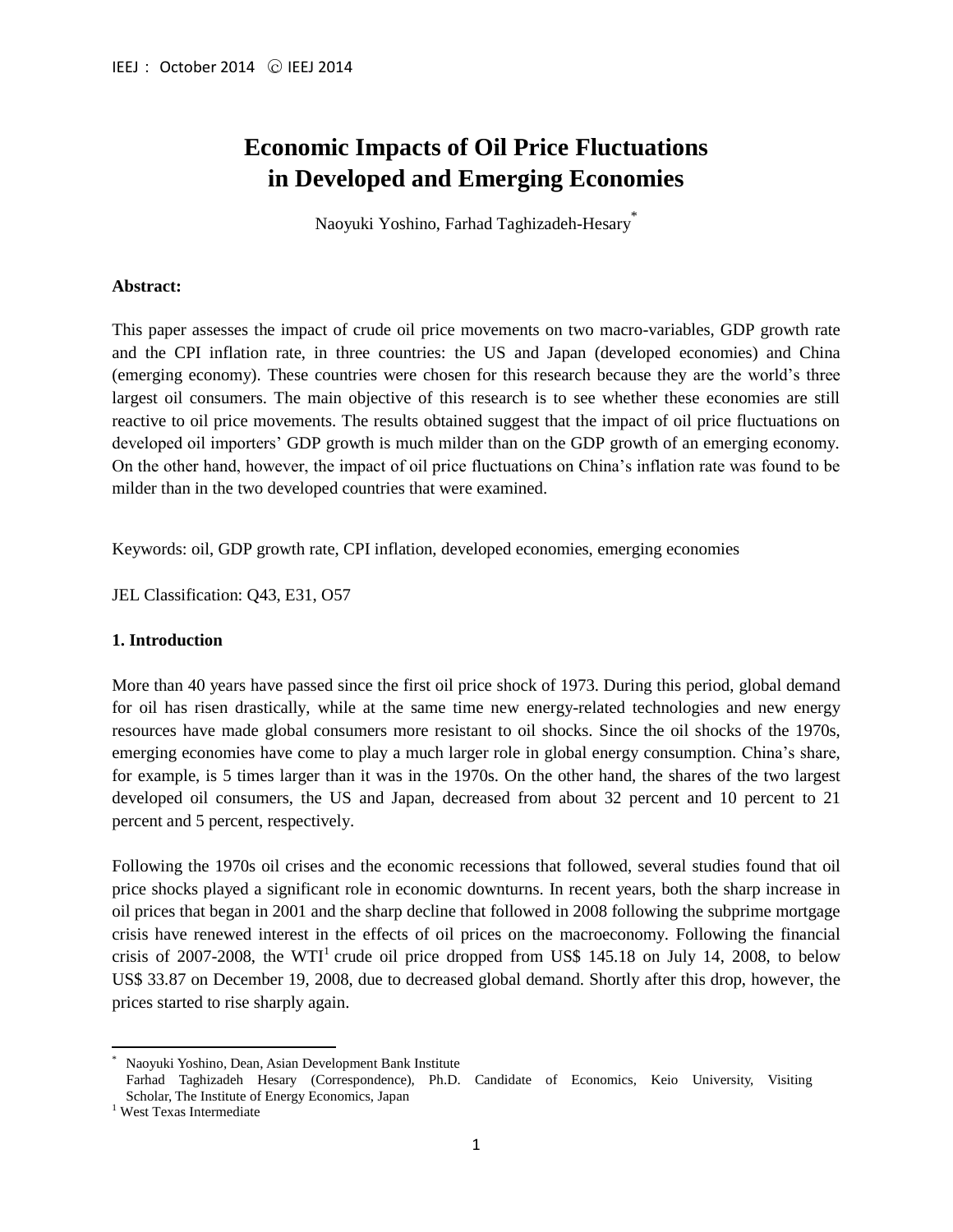In this research, we will assess and compare the impact of oil price fluctuations on the following macroeconomic factors: the GDP growth rate and consumer price index (CPI) inflation. We look at these factors in the three largest crude oil consumers: The US and Japan (developed economies) and China (emerging economy). We will answer the question of whether these economies are still elastic to oil price movements, or if new energy-related technologies and resources like renewables and shale gas have completely sheltered them from shocks. If they are still elastic, are the emerging and developed economies influenced to the same degree?

This paper is structured as follows: In the next section, we present an overview of oil and energy in China, Japan and the US. In the third section, we provide a theoretical framework including: the relationship of energy prices and economic growth, the relationship of energy prices and general price level and the impact of higher energy prices on the supply and demand sides of the economy. The fourth section explains our model, and in the fifth section we describe our empirical analysis. The sixth section contains this paper's concluding remarks.

## **2. Overview of China, Japan and US's oil and energy**

## 2.1. China

China has quickly risen to the top ranks in global energy demand over the past few years. It is the world's second largest oil consumer behind the United States and became the largest global energy consumer in 2010. The country was a net oil exporter until the early 1990s, and became the world's second largest net importer of crude oil and petroleum products in 2009. China's oil consumption growth accounted for onethird of the world's oil consumption growth in 2013, and EIA projects the same share in 2014. Natural gas use in China has also increased rapidly in recent years, and China has sought to raise natural gas imports via pipeline and liquefied natural gas (LNG). China is the world's top coal producer, consumer and importer, and accounts for approximately half of global coal consumption.

According to a project<sup>2</sup> implemented by the Institute of Energy Economics of Japan, (IEEJ), China's oil consumption will almost double over the coming 30 years, reaching 866 million tons of oil equivalent<sup>3</sup> (Mtoe) by 2040. During this period, China will replace the US as the world's largest oil consumer. Driving the increase will be the transportation sector, including road transportation. With China's great potential to expand its vehicle market from its current 7% vehicle ownership rate, the number of vehicles in China is expected to increase to 360 million in 2040, meaning that the transportation sector will double its oil consumption. China's share of global gasoline consumption will expand from the current 8% to 18%, exceeding its share of global population. This projection continues by stating that by 2040 China will have the world's largest nuclear power generation capacity, and will account for half of the increase in global nuclear generation capacity between 2011 and 2040. Renewable energy will account for 9.7% of China's primary energy consumption in 2040.

 $\overline{a}$ 

<sup>&</sup>lt;sup>2</sup> Asia/World Energy Outlook 2013

<sup>&</sup>lt;sup>3</sup> Equal to about 6,186 million barrels of oil equivalent (Mboe)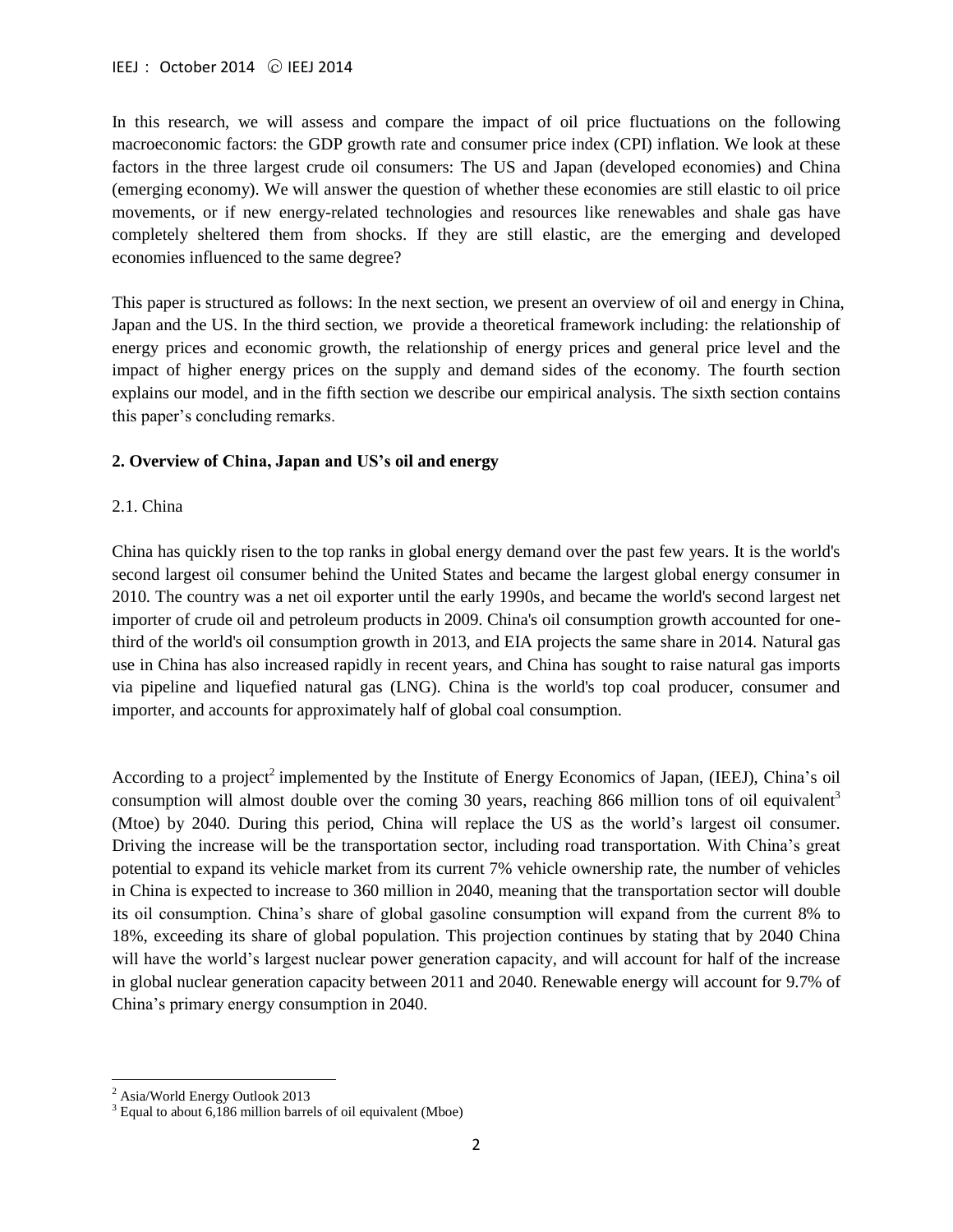

**Figure 1. Share of three major oil consumers in global oil consumption, 1960-2012 Source:** Annual statistical bulletin of the Organization of the Petroleum Exporting Countries (OPEC), 2013

Figure 1 shows the share of the world's three major oil consumers: the US, Japan and China. As the figure clearly shows, the US and Japan shares are decreasing and the shares of China and the rest of the world are on the rise.

#### 2.2. Japan

Japan is the world's largest liquefied natural gas (LNG) importer, the second largest coal importer, and third largest net oil importer behind the United States and China. Japan has limited domestic energy resources, meeting less than 15% of its own total primary energy use from domestic sources.

Oil demand in Japan has declined overall since 2000 by nearly 15%. This decline stems from structural factors, such as fuel substitution, a declining population, and government-mandated energy efficiency targets. In addition to the shift to natural gas in the industrial sector, fuel substitution is occurring in the residential sector as high prices have decreased demand for kerosene in home heating. Japan consumes most of its oil in the transportation and industrial sectors, and it is also highly dependent on naphtha and low-sulfur fuel oil imports. Demand for naphtha has fallen as ethylene production is gradually being displaced by petrochemical production in other Asian countries.

In March 2011, a 9.0 magnitude earthquake struck off the coast of Sendai, Japan, triggering a large tsunami. The damage to Japan resulted in the immediate shutdown of about 10 GW of nuclear electric generating capacity. Between the 2011 Fukushima disaster and May 2012, Japan lost all of its nuclear capacity as a result of scheduled maintenance and lack of government approval to restart operation. Japan replaced the significant loss of nuclear power with generation from imported natural gas, low-sulfur crude oil, fuel oil and coal. This caused the price of electricity to rise for the government, utilities and consumers. Increases in the cost of fuel imports have resulted in Japan's top 10 utilities losing over \$30 billion in the past two years. Japan spent \$250 billion on total fuel imports in 2012, a third of the country's total import charge. Despite strength in export markets, the yen's depreciation and soaring natural gas and oil import costs from a greater reliance on fossil fuels continued to deepen Japan's recent trade deficit throughout 2013. In the wake of the Fukushima nuclear incident, oil remains the largest source of primary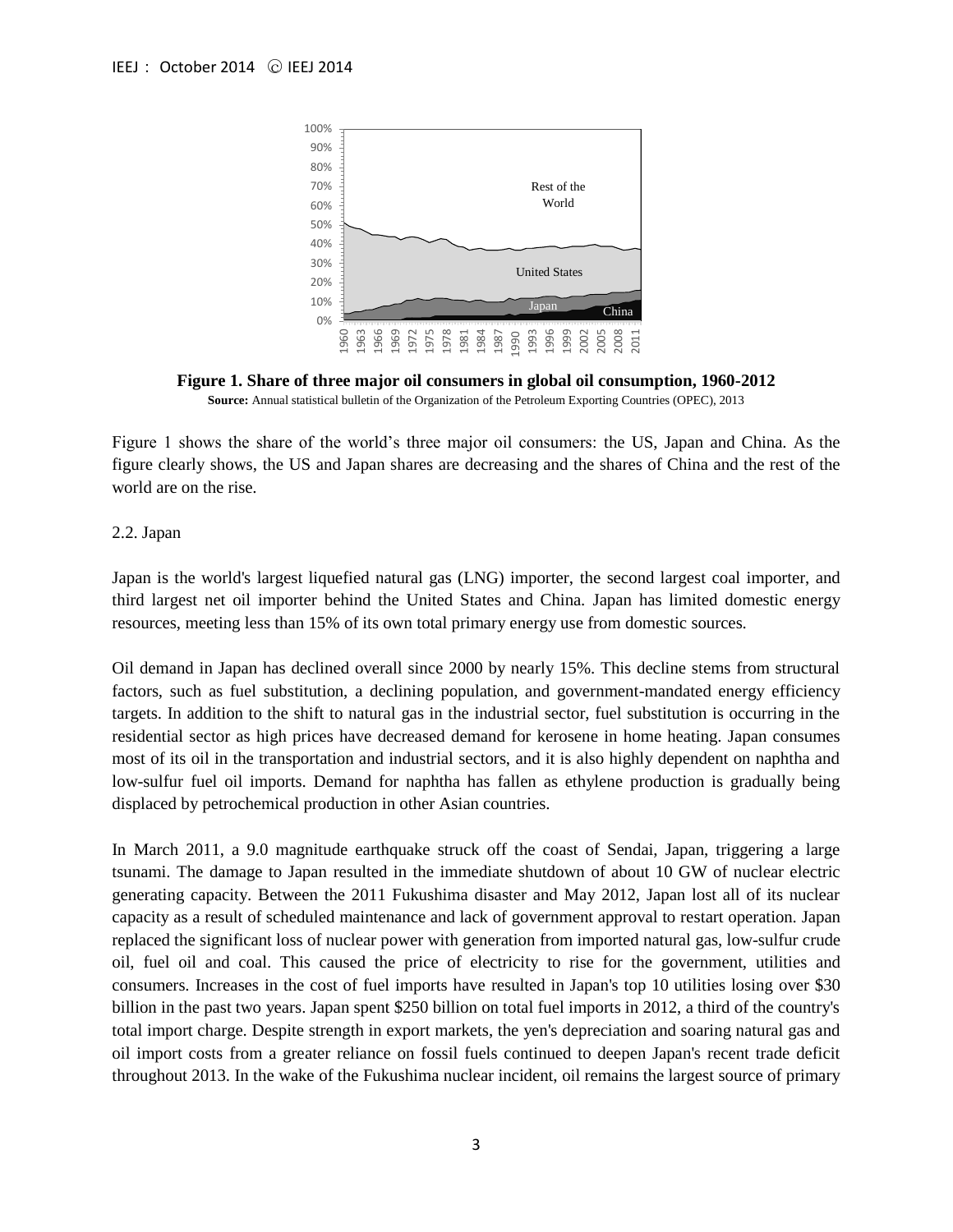energy in Japan, although its share of total energy consumption has declined from about 80% in the 1970s to 43% in 2011. Japan consumed over 4.7 million barrels per day (bbl/d) of oil in 2012.

#### 2.3. United States

In 2012, the US consumed over 94 quadrillion British Thermal Units (BTU) of primary energy, making the country the world's second largest energy consumer after China. As for oil consumption, the US still ranks high among global oil consumers, with consumption of about 18.49 million bbl/ $d^4$ .

Today, oil meets 36 percent of US energy demand, with 70 percent directed to fuels used in transportation – gasoline, diesel and jet fuel. Another 24 percent is used in industry and manufacturing, 5 percent is used in the commercial and residential sectors, and less than 1 percent is used to generate electricity. Oil is the main mover of the US's national commerce and its use for transportation has made America more easily connected. Almost all US transportation is dependent upon fuel in concentrated liquid form. The major sources of US imported oil are Canada, Mexico and OPEC, particularly Saudi Arabia, including 20 percent coming from the Persian Gulf.<sup>5</sup> The EIA estimates US proven oil reserves at about 23 billion barrels.





**Source:** US Energy Information Administration (EIA), February 2014 Monthly Energy Review

Figure 2 shows US primary energy consumption by source. The share of crude oil decreased from 46 percent in 1973 to 36 percent in 2012, while the shares of natural gas (driven especially by the shale gas revolution), nuclear electric power and renewable energy are rising drastically.

## **3. Theoretical Framework**

 $\overline{a}$ 

#### **3.1. Relationship of Energy Prices and Economic Growth**

<sup>&</sup>lt;sup>4</sup> US Energy Information Administration (EIA), Monthly Energy Review (January 2014)

<sup>5</sup> Energy Overview, Institute for Energy Research (IER)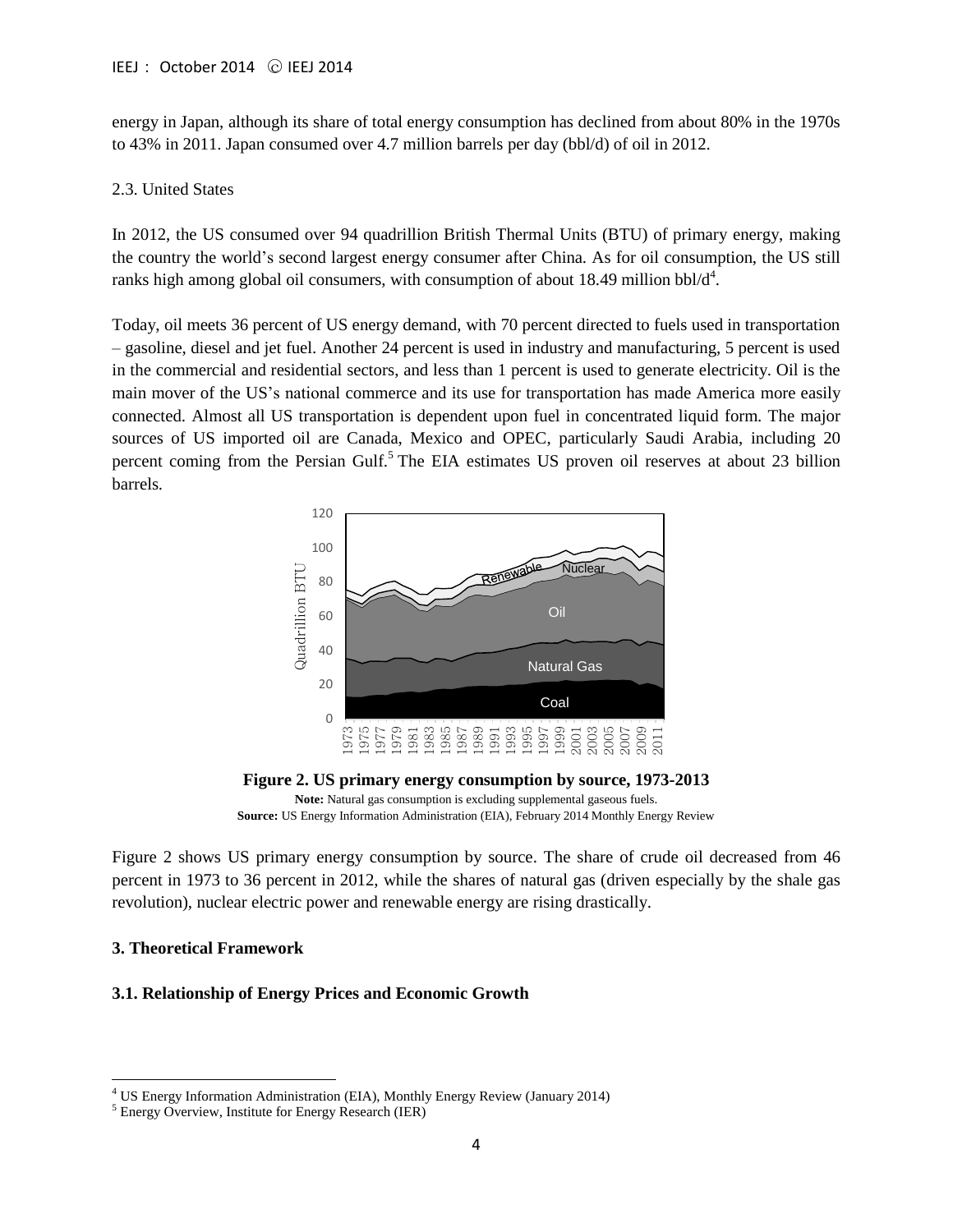On the supply side of the economy, in addition to elements of labor and capital, energy is also considered a substantial element of production. Therefore, production would be a function of labor, capital and energy. Hence:

$$
Q_t = (L_t(\frac{W_t}{P_{Qt}}, Q_t), K_t(i_t, Q_t), E_t(\frac{P_{Et}}{P_{Qt}}, Q_t))
$$
\n(1)

where  $Q_t$  stands for gross output,  $L_t$  is labor input,  $K_t$  is capital input,  $E_t$  is energy (oil, gas and coal) input,  $W_t$  denotes nominal wage rate,  $i_t$  is nominal interest rate and  $P_t$  and  $P_{Qt}$  are energy price<sup>6</sup>, and consumer price index (CPI), respectively. Eq. (1) shows that the three elements of Labor, Capital and Energy lead to the alteration of levels of production. Furthermore, there are direct relationships between the use of such elements and the level of production. In other words, a rise of each of the foregoing elements leads to an increase in production:

$$
\frac{\partial Q_i}{\partial L_i} > 0, \frac{\partial Q_i}{\partial K_i} > 0, \frac{\partial Q_i}{\partial E_i} > 0
$$
\n(2)

In addition, the consumption of each energy resource including oil, gas, and coal is a reverse function of their price levels:

$$
\frac{\partial E_t}{\partial P_{E_t}} < 0 \quad \text{and} \quad \frac{\partial E_{Ot}}{\partial P_{Ot}} < 0, \frac{\partial E_{Gt}}{\partial P_{Ci}} < 0, \frac{\partial E_{Ct}}{\partial P_{Ct}} < 0 \tag{3}
$$

where,  $E_{Qt}$ ,  $E_{Gt}$ ,  $E_{Ct}$  stands for oil, gas and coal consumption, respectively.  $P_{Qt}$  denotes oil price,  $P_{Gt}$  gas price, and  $P_{Ct}$  coal price. Therefore, if the general index of energy prices is increased, its consumption decreases. However, if only the price of one source (given oil) increases among other sources of energy, or if its price increase is higher than other sources, then the increase in price of that source will partly be offset by a substitution of other sources. The rates of such substitution will depend on the technical ability of other sources to replace it and on the period of time available for such an adjustment. Therefore, an increase in oil price will lead to the substitution of oil by other sources of energy. Furthermore, as it is a production factor, it will have short-term effects on the increase of production costs and will lead to the reduction of real production of oil importer countries. In the long run, too, it leads to a rise in costs; the rate of which will depend on the ability of other sources to replace oil. If ability to substitute exists, such price increases will have no important effect on costs. Usually, most researchers consider the relationship between "energy" and "labor and capital" to be a substitution under normal conditions. However, they consider the cross elasticity between them to be negative in the short run. In other words, "energy" and "labor and capital" will be supplements of each other in the short run because the structure of industries is so that they may not react against a rise in costs (Bohi, 1991). Hence, we may conclude that the shortterm effect of an energy price shock will be bigger than its long-term one. This is reasonable because when there is a rise in energy prices in the long run, industries change the structure of their production as much as possible to use fewer costlier resources. In industries where energy is used as an intermediary resource of production, a rise in energy prices drastically affects the potential production output, thereby affecting GDP. If we consider that "energy" and "labor and capital" are substitutable, the rise of energy prices leads to an increase in the use of the two parameters of capital and labor, which makes the allocation costs of parameters and relative shares for the two parameters of labor and capital rise (Taghizadeh et al., 2013).

 $\overline{\phantom{a}}$ 

<sup>6</sup> Weighted average of crude oil, natural gas and coal prices.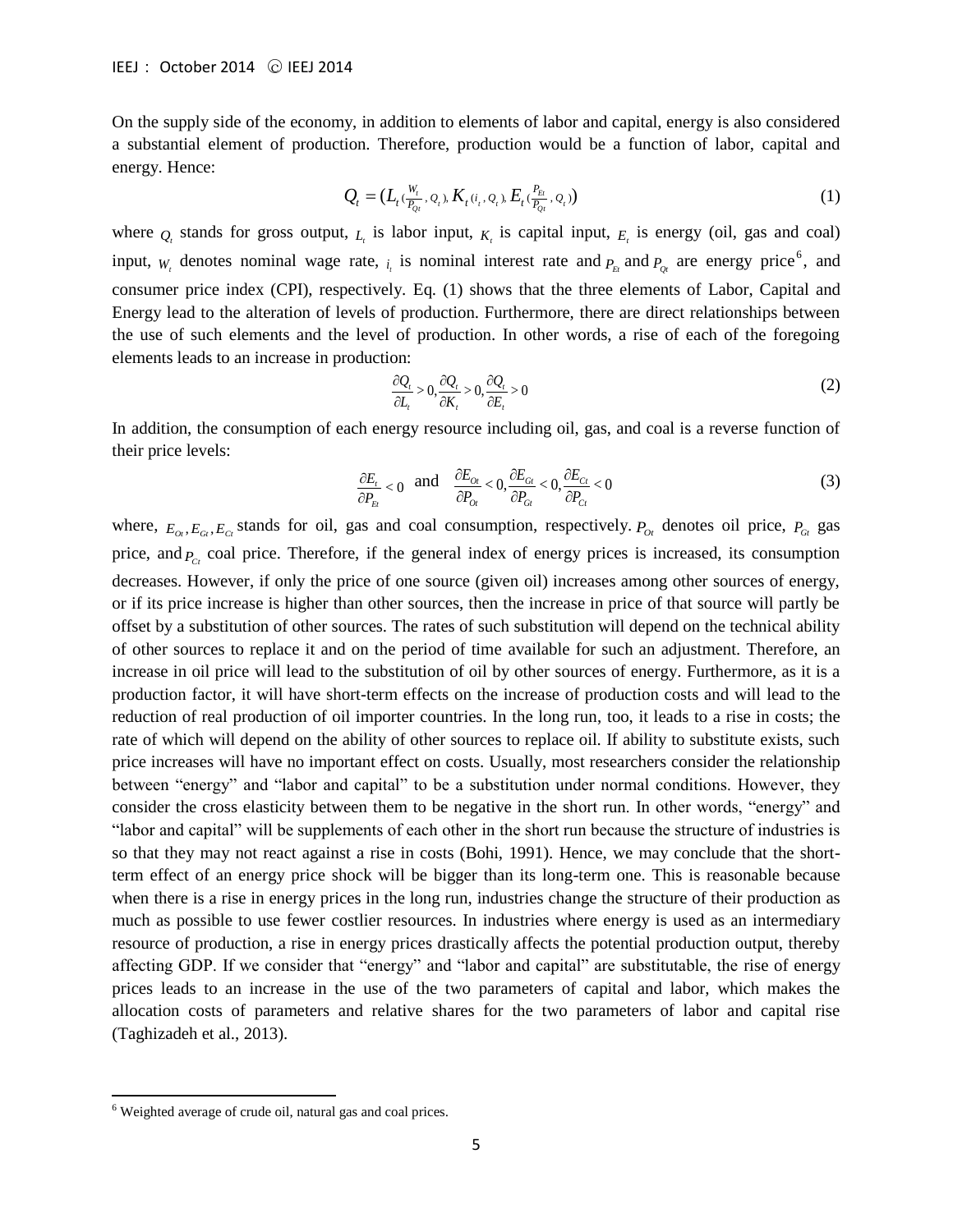This section showed that higher energy prices as one of the production inputs reduce the output level. On the other hand, following higher energy prices, household consumption and the demand side of the economy also suffer, resulting in a lower GDP level. (See Section 3.3 of this paper).

#### **3.2. Relationship of Energy Prices and General Price Level**

In order to show the relationship between the energy prices and general price level, we adopt a three-input Cobb-Douglas production function:

$$
Q_{t} = TL_{t}^{\alpha}(\frac{W_{t}}{P_{Q_{t}}}, Q_{t})K_{t}^{\beta}(\mathbf{u}_{t}, \mathbf{w}_{t}, Q_{t})E_{t}^{\gamma}(\frac{P_{E_{t}}}{P_{Q_{t}}}, Q_{t})
$$
\n
$$
\tag{4}
$$

and assuming:

$$
L_t = L_1 \frac{P_{Q_t} Q_t}{W_t} \tag{5}
$$

$$
K_{i} = K_{1} \frac{Q_{i}}{i_{i}(M_{i})}
$$
\n
$$
(6)
$$

$$
E_t = E_1 \frac{P_{Qt} Q_t}{P_{Et}} \tag{7}
$$

where;  $\alpha, \beta, \gamma$  are the output elasticities of labor, capital and energy, respectively, and assuming that their summation is equal to one, it means a constant return to scale. These values are constants determined by available technology and T is the total factor productivity which is assumed to be constant.  $M_t$  is money supply, which determines the interest rate level. By substituting Eqs.  $(5) - (7)$  in Eq.  $(4)$  and log linearizing the result, then taking the first derivative with respect to time and writing the result for CPI, we obtain the below equation of growth rates:

$$
\frac{\partial LnP_{0t}}{\partial t} = \delta \frac{LnW_t}{\partial t} + \chi \frac{Ln\dot{t}_t(\mu_t)}{\partial t} + \eta \frac{LnP_{tt}}{\partial t}; \delta = \frac{\alpha}{\alpha + \gamma}, \chi = \frac{\beta}{\alpha + \gamma}, \eta = \frac{\gamma}{\alpha + \gamma}
$$
(8)

or:

$$
\dot{P}_{Qt} = \delta \dot{W}_t + \chi \dot{t}_t(\mathbf{M}_t) + \eta \dot{P}_{Et}
$$
\n(9)

Equation 9 depicts the relationship between energy price growth rate and the CPI inflation rate on the supply side of the economy, where it is shown that higher energy prices push up the general price level.

Following higher energy prices, not only the supply side of the economy but also household consumption and the demand side of the economy suffer as well. More complete explanations which describe the reactions of both the supply and demand sides of the economy to higher energy prices are graphically demonstrated in the following Section.

#### **3.3. Impact of Higher Energy Prices on Supply and Demand Sides of the Economy**

A simple aggregate supply and demand model will clarify the analysis of this section: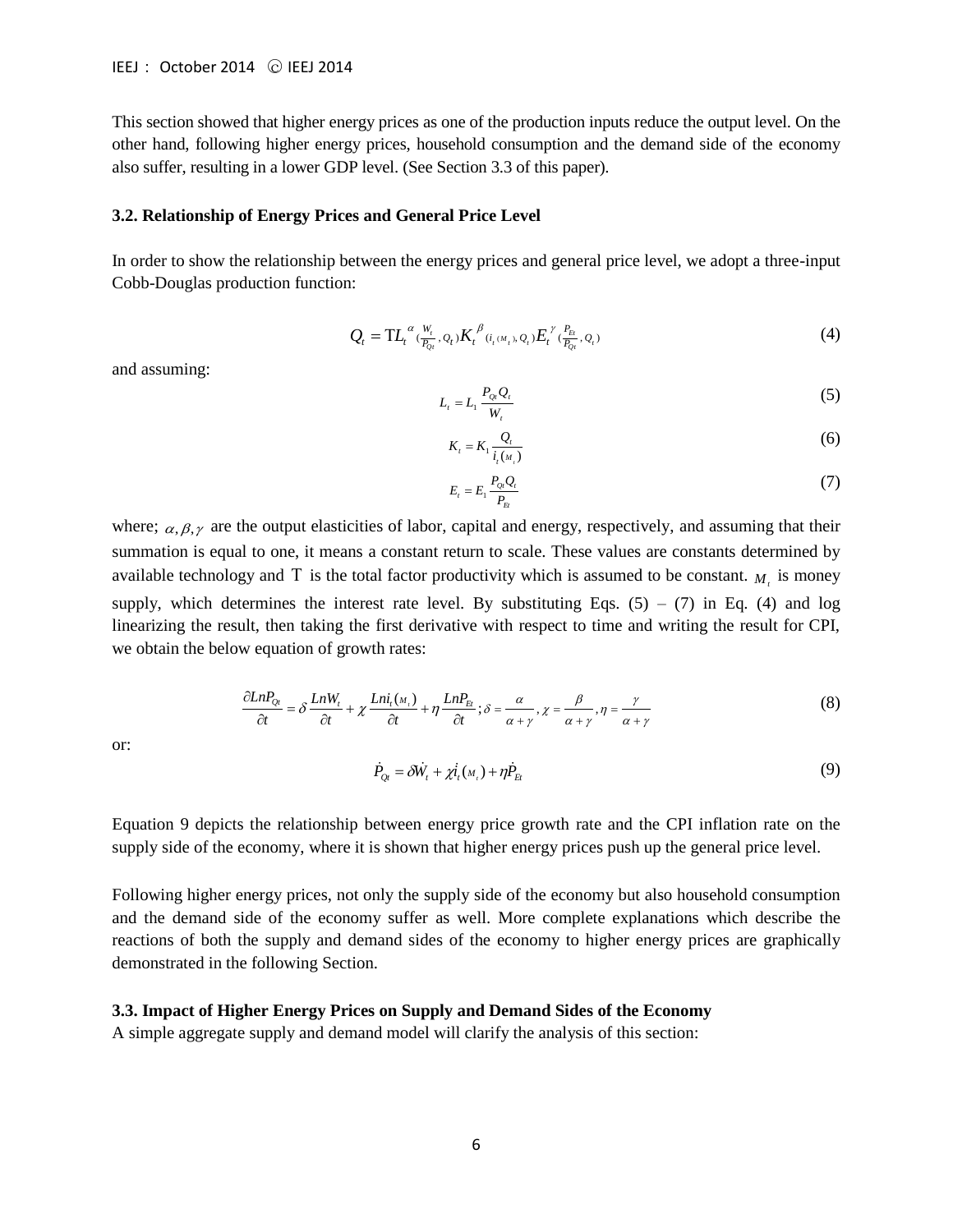

**Figure 3. Impact of higher energy prices on output and price level Note:** We are assuming that there is a technological progress that is why the output level in full employment also increased.

In Figure 3, the economy initially is in equilibrium with price level  $P_{Q0}$  and real output level  $Q_0$  at point A.

*AD* is the aggregate demand curve and *AS* stands for the aggregate supply curve. The aggregate supply curve is constructed with an increasing slope to show that at some real output level, it becomes difficult to increase real output despite increases in the general level of prices. At this output level, the economy achieves full employment. Let us suppose that the initial equilibrium, point *A* , is below the full employment level.

When the relative price of energy resources (crude oil, natural gas, coal, etc.) increases, the aggregate supply curve shifts to *AS* . The employment of existing labor and capital with a given nominal wage rate requires a higher general price for output, if sufficient amounts of the higher-cost energy resources are to be used.

The *productivity* of existing capital and labor resources is reduced so that potential real output declines to  $Q_1$ . In addition, the same rate of labor employment occurs only if real wages decline sufficiently to match the decline in productivity. This, in turn, happens only if the general level of prices rises sufficiently  $(P_{Q1})$ , given the nominal wage rate. This moves the economy to the level of output  $(Q_1)$  and price level  $(P_{Q_1})$ . This point is indicated in Figure 3 at point B, which is a disequilibrium point. Given the same supply of labor services and existing plant and equipment, the output associated with full employment declines as producers reduce their use of relatively more expensive energy resources and as plant and equipment become economically obsolete.

On the other hand, in the demand side of the economy, when price of energy resources rise, their consumption declines. Because of this drop in consumption, the aggregate demand curve shifts to *AD'*, which in turn reduces the prices from the previous disequilibrium level at  $P_{Q1}$  and sets them to  $P_{Q2}$  as the final equilibrium price. This lowers the output levels due to less consumption in the economy, from the previous point of  $Q_1$  to  $Q_2$ . This point is indicated in Figure 3 at point c, which is the final equilibrium point.

The economy may not adjust instantaneously to point  $C$ , even if point  $C$  is the new equilibrium. For example, price rigidities due to slow-moving information or other transactions costs can keep nominal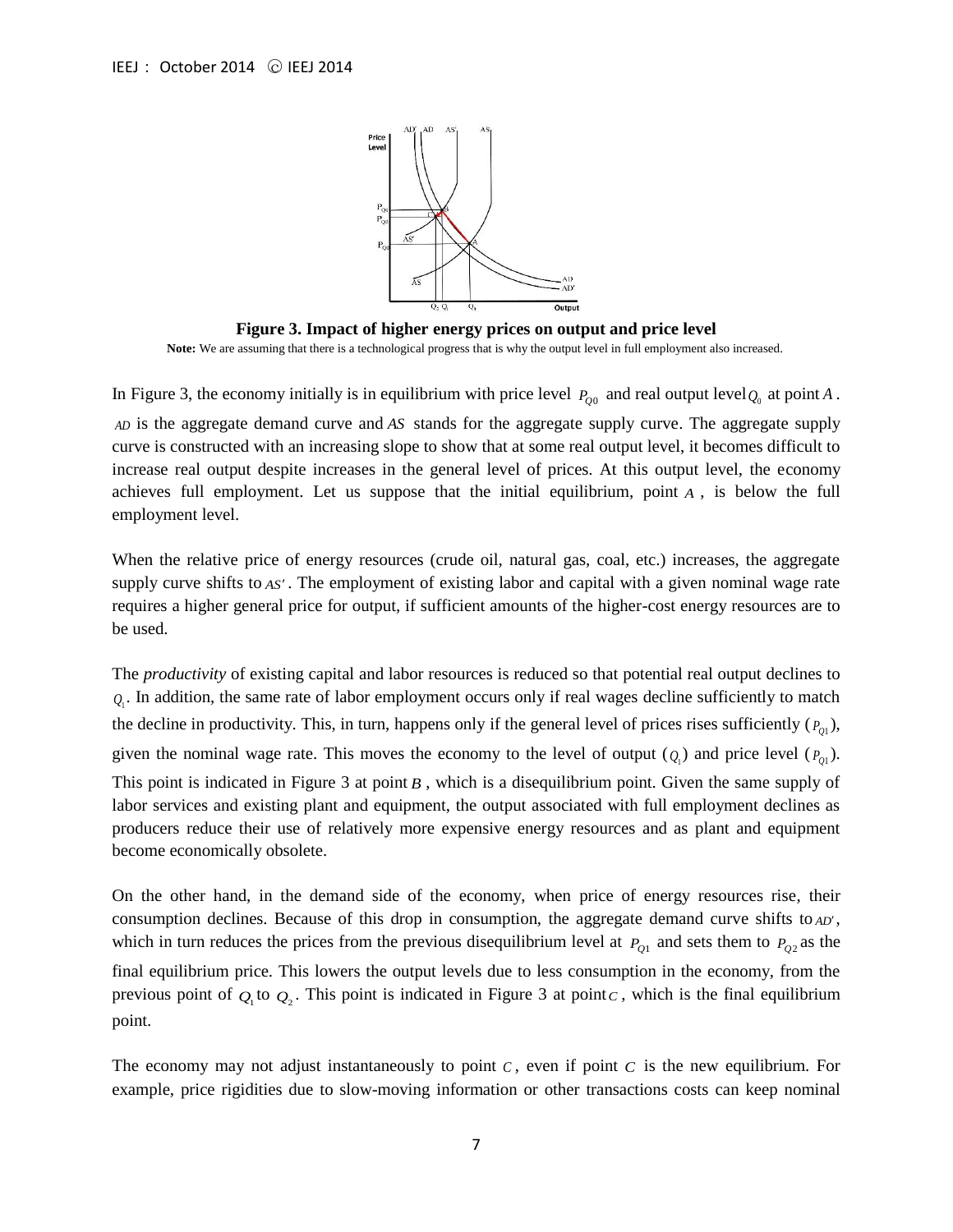prices from adjusting quickly (Tatom, 1981). Consequently, output and prices move along an adjustment path such as that indicated by the arrow in Figure 3.

In this case, aggregate supply is the main chain of transmission of energy price shocks compared to aggregate demand. This means that the supply side of the economy is more affected by oil price shocks than the demand side of the economy, resulting in higher prices and lower output levels at the final equilibrium point  $(C)$  when compared to the initial equilibrium point  $(A)$ . However, if the demand side of the economy is the main transmission channel, the result will be a decrease in output and a lower price level compared to the initial equilibrium point.

#### **4. Model**

 $\overline{\phantom{a}}$ 

The main objective of this research is to assess the impact of price movements of crude oil, which is the main energy resource, on two macroeconomic variables, GDP growth rates and CPI inflation rates, of emerging and developed economies and compare these impacts. In developing this model, we used Taghizadeh and Yoshino (2013a) as a reference. In their model, they assumed oil price movement transfer to macro-variables through either supply (aggregate supply curve) or demand channels (aggregate demand curve). In order to examine the effects of this transfer, they used an IS curve to look at the demand side and a Phillips curve to analyze inflationary effects from the supply side.

Using this aforementioned research as an inspiration, we chose to use the following variables in our survey: crude oil prices, natural gas prices, GDP, consumer price index (CPI), money supply and the exchange rate. We included the natural gas price because it is the main substitute energy source for crude oil. GDP and CPI are included in our variables mainly because their movements have an impact on the crude oil market (Taghizadeh and Yoshino 2013b; 2014; Yoshino and Taghizadeh 2014), and also because our objective is to assess the impact of oil price fluctuations on these two macro-variables. The money supply and the exchange rate are monetary policy variables that have an impact on the crude oil market (Taghizadeh and Yoshino 2014; Yoshino and Taghizadeh 2014).

Taghizadeh and Yoshino (2014) explain that oil prices accelerated from about \$35/barrel in 1981 to beyond \$111/barrel in 2011. At the same time, interest rates (the federal funds rate) subsided from 16.7 percent per annum to about 0.1 percent. By running a simultaneous equation model, they found that during the period of 1980-2011, global oil demand was significantly influenced by monetary policy and supply actually remained constant. Aggressive monetary policy stimulates oil demand, while supply is inelastic. The result is skyrocketing crude oil prices, which inhibit economic growth.<sup>7</sup>

The figures below depict two monetary policy factors, base money and real effective exchange rate movements, along with crude oil price movement:

 $7$  Taghizadeh and Yoshino (2014), in order to define determinants of crude oil prices, used two substitution sources for crude oil prices (natural gas price and coal price), two monetary policy factors (exchange rate and interest rate) and GDP growth rate, which shows economic activity growth. In this present paper, since we use an SVAR model, in order to avoid identification problems, we must use a minimum possible number of variables. As such, for substitution sources of crude oil we limited our selection to natural gas which is the main substitute fuel and eliminated coal throughout our study. As for monetary policy factors, since in the second sub-period we focus on  $(2000m08 - 2013m12)$ , the Federal Reserve and some other monetary authorities' behavior kept interest rates near zero, we used a Money Supply variable instead of interest rate in our analysis. Moreover, we added CPI, since it is one of the variables that we suppose to measure oil price movement impacts on.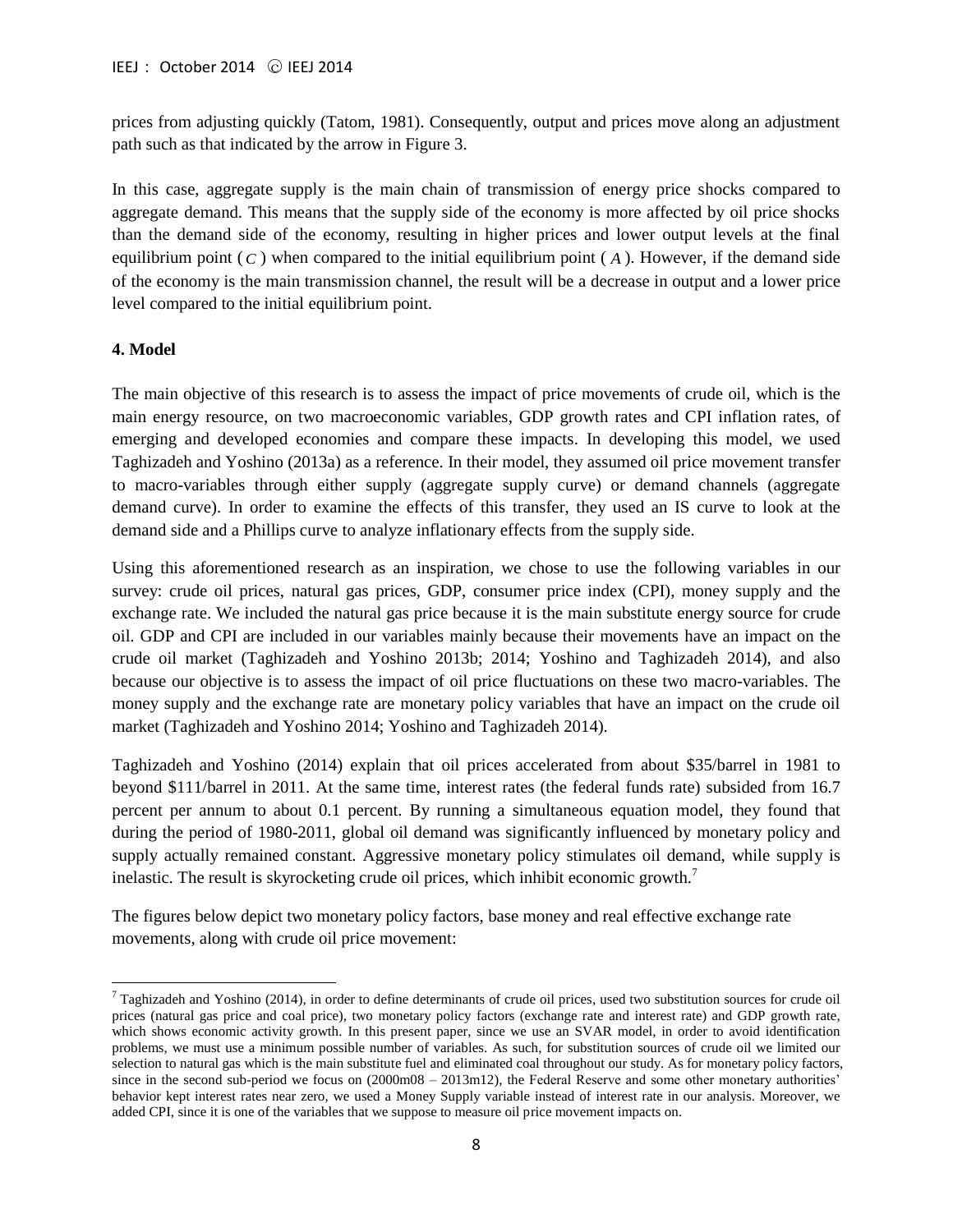

**Figure 4. Base money and crude oil price Feb 2007 – Sep 2013** Note: crude oil prices are in constant dollars obtained using a simple average of: Dubai crude oil prices in the Tokyo market, Brent crude oil prices in the London market, and WTI crude oil prices in the New York market, deflated by the US consumer price index (CPI). The base money growth rate is for the US, seasonally adjusted. The left-hand scale is for the crude oil real prices and the right-hand scale is for the base money growth rate. **Source:** Yoshino and Taghizadeh (2014)

Fig. 4 illustrates the base money growth rate trend and the crude oil price movements during the period of February 2007 to September 2013. As it is clear, in most cases they tend to follow the same path.



**Figure 5. Exchange rate and crude oil Prices Jan 2000 - Dec 2013** Note: crude oil prices are in constant dollars obtained using a simple average of: Dubai crude oil prices in the Tokyo market, Brent crude oil prices in the London market, and WTI crude oil prices in the New York market, deflated by the US consumer price index (CPI). The Real Effective Exchange Rate (REER) is for US dollars. The right-hand scale is for REER and the left-hand scale is for real crude oil prices. Source: International Energy Agency (IEA) 2013, International Financial Statistics (IFS) 2013 and The Energy Data and Modelling Center (EDMC) database of the Institute of Energy Economics, Japan (IEEJ)*.*

Fig. 5 shows the Real Effective Exchange Rate (REER) and real crude oil price movements during the period of January 2000 to December 2013. The inverse relationship between these two variables is apparent in this figure. In most cases, crude oil prices began to rise following the depreciation of US dollars, and dropped following an appreciation.

To assess the relationship between crude oil prices, natural gas prices, GDP, consumer price index (CPI), money supply, and the exchange rate variables, we adopt the N variable Structural Vector Autoregression (SVAR) model and start with following VAR model:

$$
Y_t = A_1 Y_{t-1} + \ldots + A_p Y_{t-p} + u_t
$$
\n(10)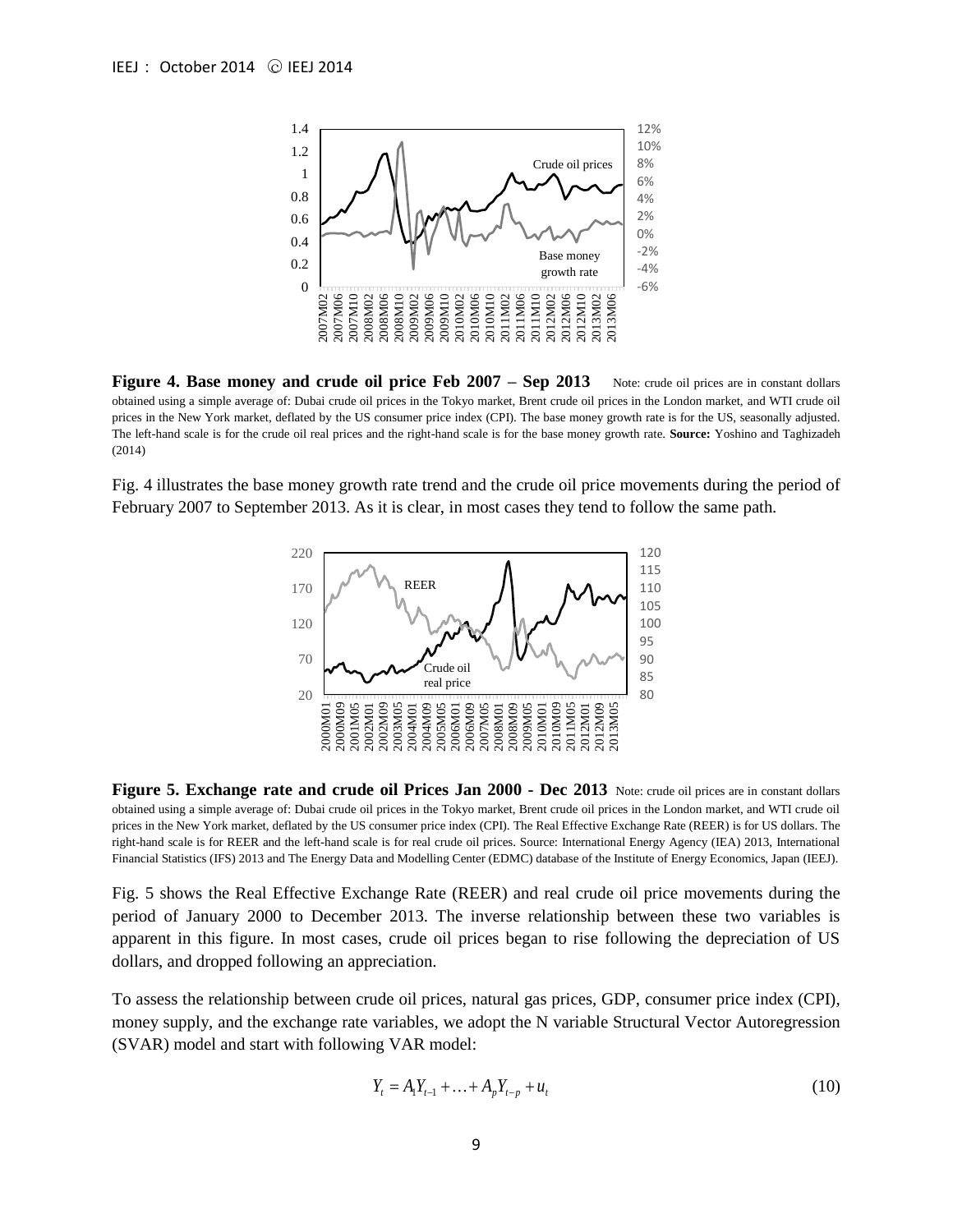where  $Y_i$  is a  $(N \times 1)$  vector of variables.  $A_i$   $(i = 1, ..., p)$  are  $(N \times N)$  fixed coefficient matrices, p is the order of the VAR model and  $u_t$  is a  $(N \times 1)$  vector of VAR observed residuals with zero mean and covariance matrix  $E(u, u') = \sum_{u}$ . The innovations of the reduced form model,  $u_t$ , can be expressed as a linear combination of the structural shock,  $\varepsilon$ <sub>t</sub>, as in Breitung et al. (2004):

$$
u_t = A^{-1} B \varepsilon_t \tag{11}
$$

where,  $B$  is a structural form parameter matrix. Substituting Eq.  $(10)$  into Eq.  $(11)$  and following minor operations, we get the following equation, which is the structural representation of our model:

$$
AY_{t} = A_{1}^{*}Y_{t-1} + ... + A_{p}^{*}Y_{t-p} + B\varepsilon_{t}
$$
\n(12)

where  $A_{j}^{*}(i=1,...,p)$  is a  $(N\times N)$  matrix of coefficients, and  $A_{j}=A^{-1}A_{j}^{*}(i=1,...,p)$  and  $\mathcal{E}_{t}$  are a  $(N\times1)$  vector of unobserved structural shocks, with  $\varepsilon$ <sub>*i*</sub>  $\sim$  (0,*I<sub>k</sub>*). The structural innovation is orthonormal, and the structural covariance matrix,  $\sum_{\varepsilon} E(\varepsilon_{i} \varepsilon_{i}^{t})$ ,  $I_{N}$  is the identifying matrix. This model is known as the *AB* model, and is estimated in the form below:

$$
Au_t = B\varepsilon_t \tag{13}
$$

The orthonormal innovations  $\varepsilon$ <sub>t</sub> ensure the identifying restriction on A and B:

$$
A\sum A'=BB'
$$
 (14)

Both sides of the expression are symmetric, which means that  $N(N+1)/2$  restrictions need to be imposed on  $2N^2$  unknown elements in A and B. At least  $2N^2 - N(N+1)/2$  additional identifying restrictions are needed to identify A and B. Considering the 6 endogenous variables that we have in our model:  $M_t, X_t, P_{\alpha}, P_{\alpha}, P_{\alpha}, Q_t$ , which are money supply, exchange rate, natural gas price, crude oil price, CPI and GDP, the errors of the reduced form VAR are :  $u_t = u_t^M + u_t^X + u_t^{P_0} + u_t^{P_0} + u_t^{P_0} + u_t^{Q}$ . The structural disturbances, *Q t P t P t P*  $\varepsilon_t^M$ ,  $\varepsilon_t^R$ ,  $\varepsilon_t^P$ ,  $\varepsilon_t^P$ ,  $\varepsilon_t^P$ ,  $\varepsilon_t^Q$ , are money supply, exchange rate, natural gas price, crude oil price, CPI and GDP shocks, respectively. This model has a total of 72 unknown elements, and a maximum number of 21 parameters can be identified in this system. Therefore, at least 51 additional identifiable restrictions are required to identify matrices A and B. The elements of the matrices that are estimated are assigned  $a_{rc}$ . All of the other values in the A and B matrices are held fixed at specific values. Since this model is overidentified, a formal likelihood ratio (LR) test is carried out in this case to test whether the identification is valid. The LR test is formulated with the null hypothesis that the identification is valid. Our system will be in the following form: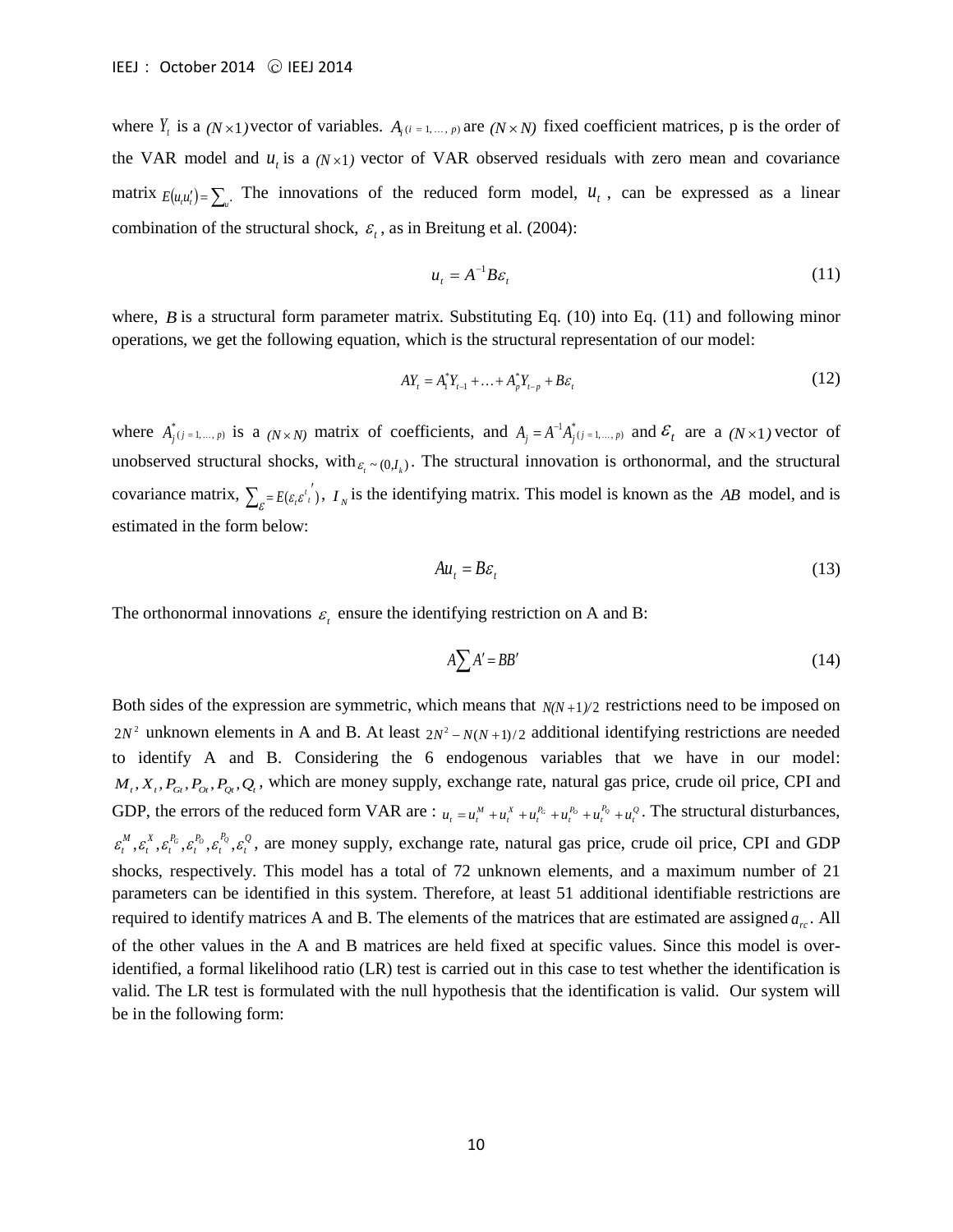Matrix A Matrix B

|                  |                                           | $M_t$ , $X_t$ , $P_{G_t}$       |                          |  | $P_{Ot}$ $P_{Qt}$ $Q_{t}$ $M_{t}$                                                                                  |                 |                | $P_{\scriptscriptstyle Gt}$ |                             |                |                |                                        |  |
|------------------|-------------------------------------------|---------------------------------|--------------------------|--|--------------------------------------------------------------------------------------------------------------------|-----------------|----------------|-----------------------------|-----------------------------|----------------|----------------|----------------------------------------|--|
|                  |                                           | $\begin{matrix} 0 \end{matrix}$ |                          |  | 0 0 0 $0$ $\begin{bmatrix} u_t^M \end{bmatrix}$ $\begin{bmatrix} b_{11} & 0 & 0 & 0 \end{bmatrix}$                 |                 |                |                             |                             | $0\qquad 0$    |                | $\int \mathcal{E}_{t}^{M}$             |  |
|                  | $X_t \mid a_{21} \quad 1 \quad 0 \quad 0$ |                                 |                          |  | $\begin{array}{ccccccccc} 0 & 0 & u_i^X & 0 & 0 & 0 & 0 \end{array}$                                               |                 |                |                             |                             |                |                | $\left\  \varepsilon_t^X \right\ $     |  |
| $P_{Gt}$   0     |                                           | $a_{32}$                        | $1 \qquad 0$             |  | 0 0 $\left\  u_t^{P_G} \right\ $ 10 0 $b_{33}$                                                                     |                 |                |                             | $\overline{\phantom{0}}$    | $0\qquad 0$    |                | $\left\  \varepsilon_t^{P_G} \right\ $ |  |
|                  | $P_{Ot}$ 0 $a_{42}$                       |                                 | $a_{43}$                 |  | $1 \qquad 0 \qquad 0 \parallel u_t^{P_o} \parallel \ \ \vert 0 \qquad \quad 0 \qquad 0$                            |                 |                |                             | $b_{\scriptscriptstyle 44}$ | $0\qquad 0$    |                | $\mathcal{E}^{P_O}_t$                  |  |
| $P_{Qt}$         | $ a_{51} $                                | $a_{52}$                        | $\overline{\phantom{0}}$ |  | $a_{54}$ 1 0 $\left  u_t^{P_Q} \right $                                                                            | $\vert 0 \vert$ | $\overline{0}$ | $\overline{0}$              | $\overline{0}$              | $b_{55}$       | $\overline{0}$ | $\mathcal{E}^{P_{Q}}$                  |  |
| $Q_{t}$ $a_{61}$ |                                           |                                 |                          |  | $a_{62}$ $a_{63}$ $a_{64}$ $a_{65}$ $1\parallel \frac{1}{u^Q} \parallel$ $\begin{bmatrix} 0 & 0 & 0 \end{bmatrix}$ |                 |                |                             | $\overline{0}$              | $\overline{0}$ | $b_{66}$       | $\varepsilon_{i}^{\varrho}$            |  |

The first equation in this system represents the money supply as an exogenous shock in the system $8$ . The second row in the system specifies exchange rate responses to money supply shocks<sup>9</sup>. The third row represents natural gas real price responses to exchange rate shocks. The forth equation allows crude oil prices to respond contemporaneously to exchange rate and natural gas price shocks. The fifth equation exhibits CPI responses to money supply, exchange rate and crude oil price shocks. The last equation depicts GDP as the most endogenous variable in this system. Money supply, exchange rate, natural gas price, crude oil price and CPI are variables that have an impact on the GDP; (see, *inter alia,* Taghizadeh and Yoshino 2013a, Taghizadeh et al. 2013). The main purpose of this paper is to measure and compare  $a_{54} \& a_{64}$  which are the impacts of crude oil prices on CPI and GDP for three countries: China, Japan and the US. In order to accomplish this, we need to run this system for each of these three countries separately.

#### **5. Empirical Results**

l

As mentioned earlier, the increase in oil prices that began in 2001, the sharp decline that followed the 2008 Lehman shock, and the immediate recovery that they experienced shortly after have renewed interest in the effects of oil prices on the Macroeconomy. Following the financial crisis of 2007-2008, the WTI crude oil price dropped from US\$ 145.18 on July 14, 2008, to below US\$ 33.87 on December 19, 2008, due to decreased global demand. Shortly after this drop, however, they started to rise sharply again. In the current paper, for this reason, we selected a period which covers the significant fluctuations mentioned above. We ran regressions for our SVAR for each of these three countries during the two sub periods 2000m1-2008m07 and 2008m8-2013m12, before and after Lehman shock, the event that caused the most recent fluctuations in crude oil prices, and compared the findings.

In order to reach a more realistic analysis, we use all variables in real terms. Crude oil prices are obtained using a simple average of: Dubai crude oil prices in the Tokyo market, Brent crude oil prices in the London market, and WTI crude oil prices in the New York market all in constant dollars. Natural gas prices are in constant dollars obtained using a simple average of three major natural gas prices: US Henry Hub, UK National Balancing Point (NBP) and Japanese imported LNG average prices. The GDP of all

<sup>&</sup>lt;sup>8</sup> For more information about exogeneity tests in structural systems with monetary application, please see: Revankar and Yoshino (1990)

<sup>&</sup>lt;sup>9</sup> For the impact of money supply on the exchange rates, please see: Yoshino, Kaji, and Asonuma (2012)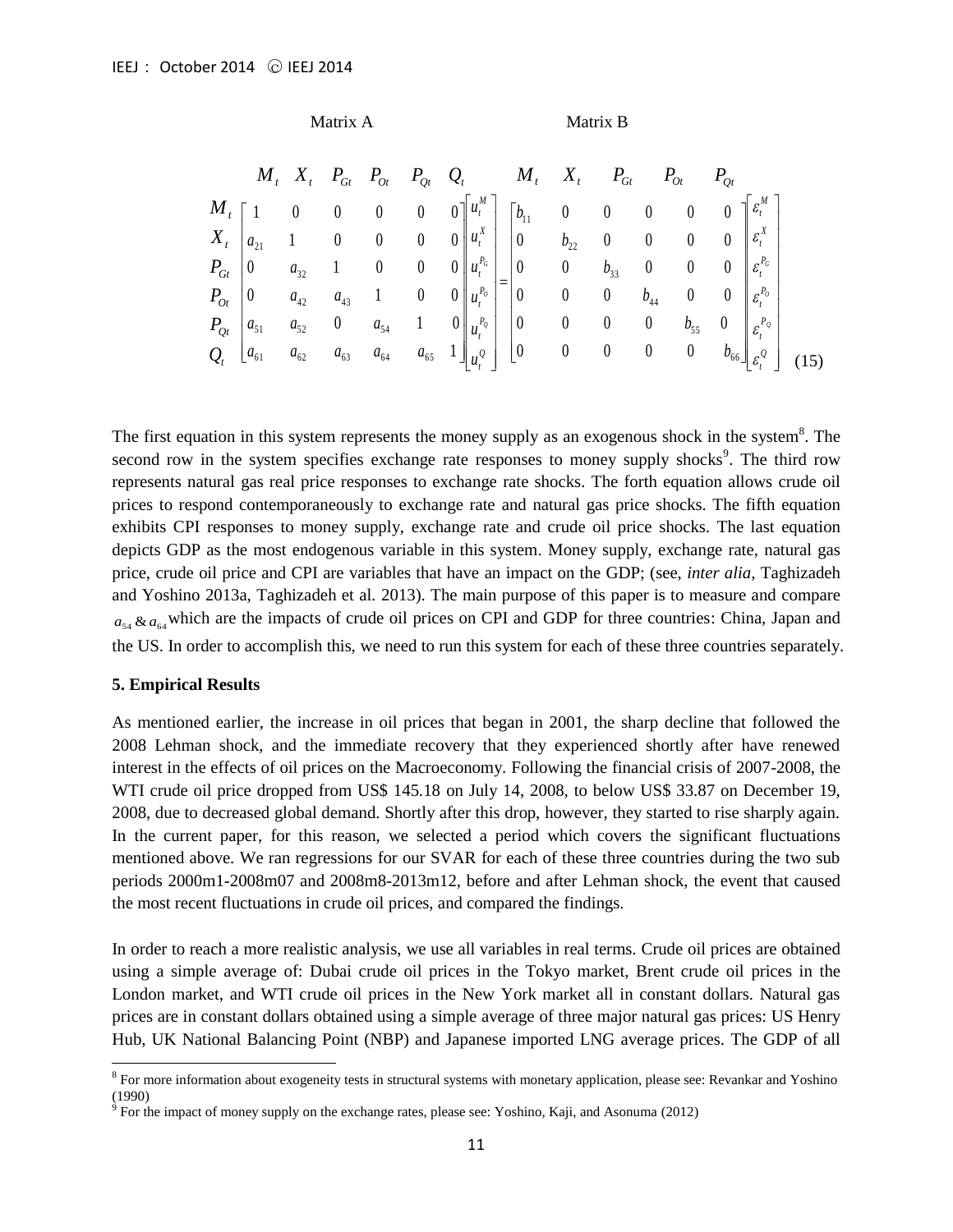three countries is in constant US dollars, fixed PPPs, seasonally adjusted. All of the three data series above were deflated by the US consumer price index (CPI), as most crude oil and natural gas markets are denominated in US dollars and the amount of GDP for each country was also in US dollars. For the exchange rate in Chinese SVAR, we used the Chinese Yuan Real Effective Exchange Rate (REER), for Japan we used the Japanese Yen REER and for the US, we used the US dollar's REER (2005=100). As for the money supply, we used M2 of China, Japan and the US for each country's SVAR. From now on, whenever we refer to the price of crude oil, natural gas and GDP, unless otherwise stated, we refer to their real values. Sources of data are: International Energy Agency (IEA) 2013, International Financial Statistics (IFS) 2013, The Energy Data and Modelling Center (EDMC) database of the Institute of Energy Economics, Japan (IEEJ), Monthly Energy Review of the US Department of Energy (DOE), and the Bank of Japan (BOJ) database.

In order to evaluate the stationarity of all series, we used an Augmented Dickey–Fuller (ADF) test. The results that we found imply that, with the exception of US M2 and Chinese GDP, which were stationary at log-level, all other variables are non-stationary at log-level. However, when we applied the unit root test to the first difference of log-level variables, we were able to reject the null hypothesis of unit roots for each of the variables. These results suggest that the M2 of China and Japan, the exchange rates of all three countries, Japanese and US GDP, crude oil prices, and natural gas price variables each contain a unit root. Once the unit root test was performed and it was discovered that the variables are non-stationary in level and stationary in first differences level, they were integrated of order one. In the next step, in order to identify the cointegrating vectors among all variables, we conducted a cointegration analysis using Johansen's technique. The Johansen test does not reject the null hypothesis of non-cointegrating variables. This means that variables are not co-integrated, hence, because variables are only integrated of order one I(1) and not co-integrated, they will appear in the SVAR model in first difference form. This means that instead of CPI, we will have the CPI growth rate or the inflation rate, and instead of GDP we will have the GDP growth rate. For other variables, we will have their growth rates in our regressions.

In order to test whether the identification is valid, the LR test was run for each country's SVAR. The LR test does not reject the under-identifying restrictions at the 5 percent level, implying that the identification is valid.

| Country |                                       | $2000m01 - 2008m07$ | 2008m08-2013m12        |                |  |  |  |
|---------|---------------------------------------|---------------------|------------------------|----------------|--|--|--|
|         | $-a_{64}^{CN}$ = -0.26 S.E. = 0.07**  |                     | $-a_{64}^{CN}$ = -0.27 | $S.E = 0.39$   |  |  |  |
| China   | $-a_{54}^{CN} = 0.02$ S.E. = 0.02     |                     | $-a_{54}^{CN} = 0.02$  | $S.E = 0.02$   |  |  |  |
| Japan   | $-a_{64}^{JP} = 0.03$ S.E.= 0.005**   |                     | $-a_{64}^{JP} = -0.1$  | $S.E = 0.02**$ |  |  |  |
|         | $-a_{54}^{JP} = 0.03$ S.E. = 0.007**  |                     | $-a_{54}^{JP} = -0.01$ | $S.E = 0.007$  |  |  |  |
| US      | $-a_{64}^{US}$ = -0.06 S.E. = 0.002** |                     | $-a_{64}^{US}$ = -0.01 | $S.E = 0.01$   |  |  |  |

#### **Table 1. Empirical results**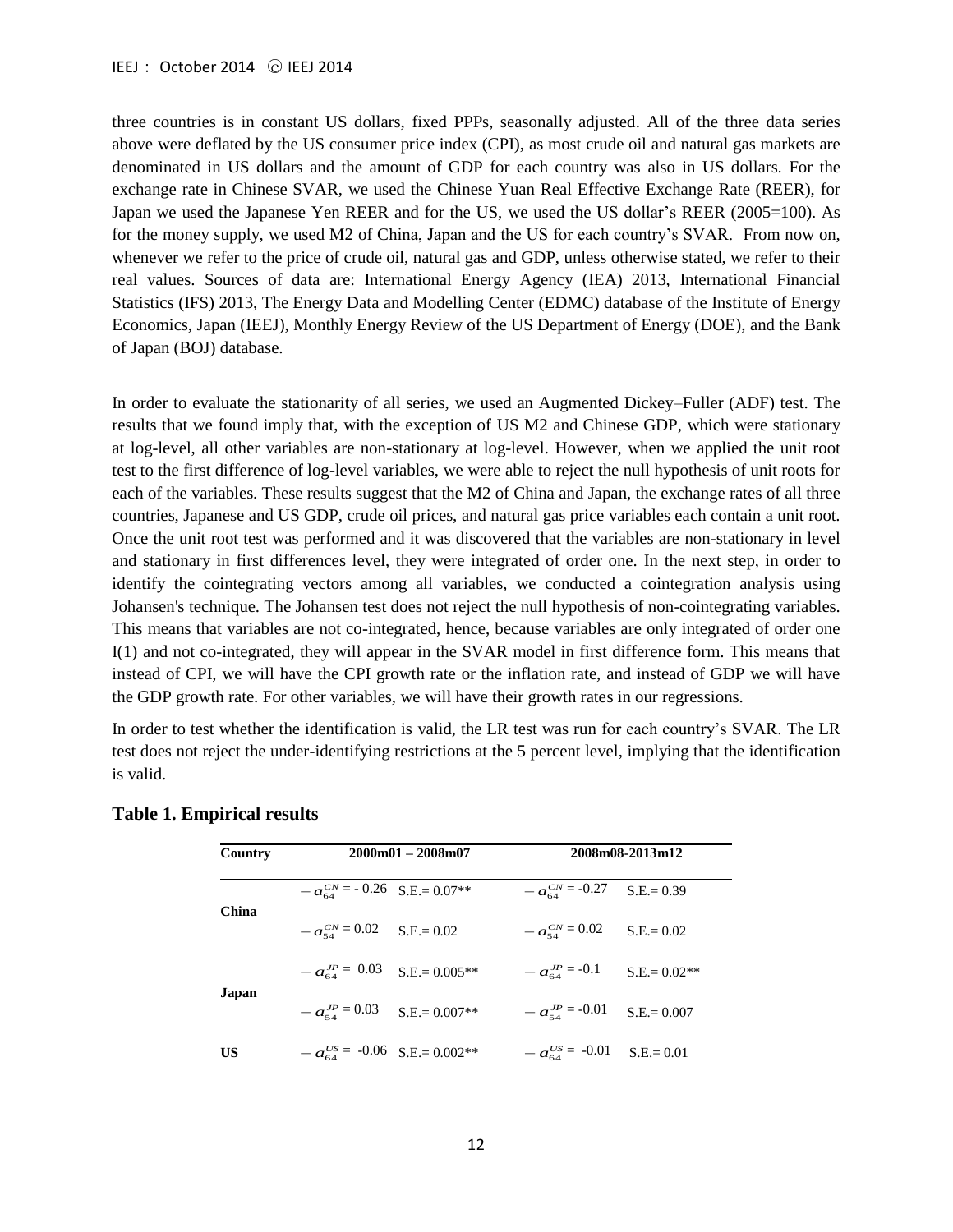$$
- a_{54}^{US} = 0.07 \quad \text{S.E.} = 0.002^{**} \quad -a_{64}^{US} = 0.03 \quad \text{S.E.} = 0.01^*
$$

**Note:**  $-a_{64}^i(i = c_N, p, vs)$  shows the impact of oil price fluctuations on GDP growth,  $-a_{54}^i(i = c_N, p, vs)$  shows the impact oil price fluctuations on CPI inflation, z-Statistic obtained by:  $-a_{64}^i (i = c_N, p, vs)/S.E$ . and  $-a_{54}^i (i = c_N, p, vs)/S.E$ . To get an interpretation of the contemporaneous coefficients, the sign of A matrix is reversed; this follows from Eq. 12. \* indicates significance at 5%, \*\* indicates significance at 1%, S.E. stands for Standard Error.

The signs, sizes and significances of contemporaneous impacts of crude oil price movements on GDP growth rates and on CPI inflation rates deserve discussion because they have important policy and theoretical implications.

 $-a_{ss}^{US} = 0.07$  S.E.= 0.002\*\*<br>mpact of oil price fluctuations on Gl<br>by:  $-a_{ss}^{US} = 0.07$  S.E.= 0.002\*\*<br>mpact of oil price fluctuations on Gl<br>by:  $-a_{ds}^{US}$  ( $i = c_N, \mu, \nu$ ) / S.E. and  $-a$ <br>versed; this follows from Eq. 12. \* i According to Table 1, China's elasticity of GDP growth rate and inflation rate to oil price movements did not change after the 2008 financial crisis. Before the crisis, the elasticity of the country's GDP growth rate and inflation rate to crude oil price changes was  $-0.26$  (significant) and 0.02 (non-significant), respectively, and after the crisis they were -0.27(non-significant) and 0.02 (non-significant). There are two reasons for this issue. First, because of higher economic growth in this country compared to advanced economies, the recovery time in higher economic growth countries is usually faster. Second, because of the Chinese government's significant role during this crisis that preserved the country from huge suffering following the bankruptcy of Lehman Brothers, the Chinese government changed its policy emphasis from curbing inflation to ensuring stable economic growth. The Chinese government followed a combination of active fiscal policy and easy monetary policy. As for fiscal policy, an RMB 4 trillion (US\$588 billion) investment plan was released in November 2008, one of the largest fiscal rescue packages world-wide. To stimulate short-term economic growth, China decided to make increasing household consumption the most important issue. In order to reach that goal, the government has implemented a series of fiscal policies including increasing tax rebate policies to stimulate the economy, lowering corporate taxes, keeping the tax rates on stock trading constant and not increasing them, lowering the stamp duty for stock trades and maintaining a freeze on taxes on interest income from savings and stock accounts. Moreover, in order to reduce the uncertainty of households about the future, the Chinese government raised the fiscal expenditures in social welfare, especially for healthcare, education and social safety. During the crisis, the People's Bank of China (PBoC) continued to keep sufficient liquidity in the banking system. As a part of the easy monetary policy PBoC followed, The RMB's deposit and loan interest rates have been reduced from 4.14 percent and 7.47 percent to 2.25 percent and 5.31 percent, respectively. The required reserve ratio has declined from 17.5 percent to 13.5 percent. The credit quota applied by PBoC on commercial banks was cancelled in the fourth quarter of 2008. Bank loans increased by RMB 1.62 trillion in January 2009, one-third of the increment recorded in 2008. More support has been given to the agricultural sector, Small and Medium Sized Enterprises (SMEs) and other weak sections.

Following the aforementioned macroeconomics policies of the Chinese government, and because of advanced economies' quantitative easing (QE) policies, the RMB appreciated in front of other major currencies, making the situation more advantageous for the Chinese economy. QE policies of the advanced economies following the 2007-2008 crisis, and the situation of China being heaven for investors compared to advanced economies, made this area a pleasant destination for foreign capital, hence, a tremendous amount of foreign capita entered China which appreciated the RMB.

In the oil market, after the oil price reached the bottom in December 2008, oil prices started to increase sharply. This occurred because of a mild recovery in the global economy and huge QE policies of the US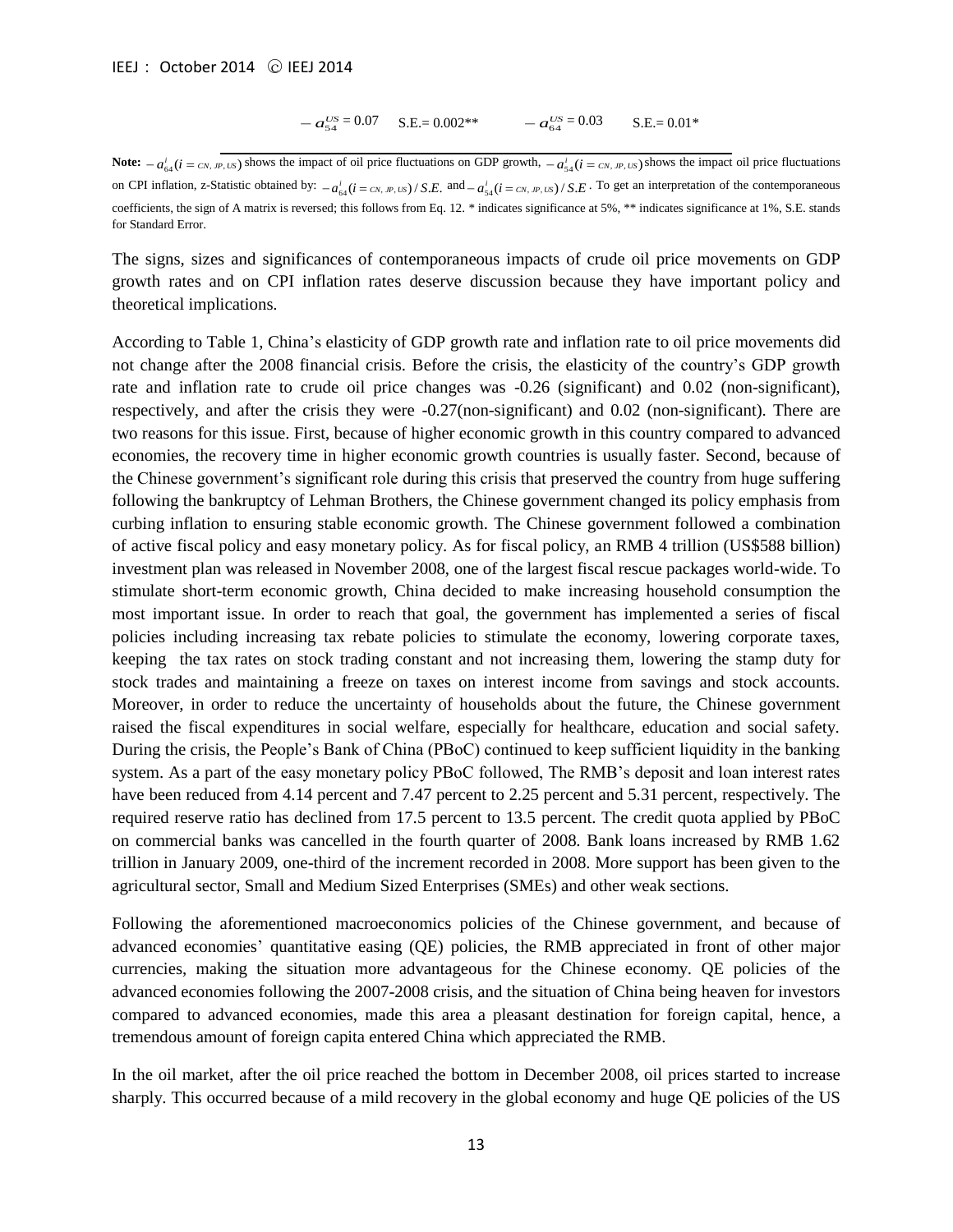$\overline{a}$ 

and other advanced countries' monetary authorities (Yoshino and Taghizadeh 2014). Because of the appreciated Yuan, the price of crude oil in the Chinese domestic market did not fluctuate so much. The result is that both before and after the crisis, the impact of crude oil prices on the Chinese economy (GDP and inflation) was almost constant.

Japan's elasticity of the GDP growth rate to oil price fluctuations became negative after the 2008 financial crisis, and shows -0.1 (significant). The reason for this is that in the wake of the Fukushima nuclear incident in March 2011, oil remains the largest source of primary energy in Japan $10$ . The disaster made this country fully depend on imports of fossil products, especially on crude oil and LNG. Japan spent \$250 billion on total fuel imports in 2012, a third of the country's total import charge. Our results show that during the second subperiod, 2008m08-2013m12, an increase in the real growth rate of crude oil prices by 100 basis points would reduce Japanese real GDP growth rate by 10 percent. Before the crisis, in first sub-period, the elasticity of the Japanese GDP growth rate to crude oil price movements was positive, at 0.03 (significant). This is in line with Taghizadeh et al. (2013), which found positive elasticity for Japanese GDP to crude oil prices during 1990Q1–2011Q4. These findings are in accordance with those of Jiménez-Rodríguez and Sánchez (2004), Blanchard and Galí (2007) and Kilian (2008) who all conclude that Japan has fared relatively well in the face of exogenous oil price shocks. However, the findings by Korhonen and Ledyaeva (2010) for Japan are the reverse, as they observed negative impacts of oil shocks on its GDP. The positive elasticity that we found exists due to several reasons, such as increased energy efficiency, accumulating huge strategic reserves of crude oil, declining crude oil demand stemming from structural factors like fuel substitution (use of nuclear electric power and natural gas), and population decline. Another reason is that in first sub-period, although crude oil prices saw huge increases, because of appreciation of the Japanese yen resulting from accumulated foreign reserves in this country, energy prices in the domestic market did not rise so much.

As for the elasticity of CPI inflation to crude oil price growth rates, in the first subperiod, the value is 0.03 (significant) and after the crisis it became negative (-0.01 non-significant). The reason for this negative impact on general prices is that in Japan, aggregate supply (AS) is almost constant. Higher energy prices mainly affect the demand side of the economy. This is clearly evident in the second subperiod, shortly following the uncertain situation that occurred in the country after the Fukushima nuclear disaster. This uncertainty caused domestic consumption to shrink, resulting in price deflation.

The absolute value of the US elasticity of the GDP growth rate to the oil price growth rate was reduced following the 2008 financial crisis because of lower aggregate demand in the country, which was caused by the recession that the economy entered. Moreover, the impact of higher oil prices on inflation decreased in the second period because of lower aggregate demand. Another reason for this decrease in the elasticity of the US economy to oil prices in the second subperiod compared to the first one is that, in the second subperiod, US energy production raised greatly. Larger oil production and the shale revolution will make this country independent in the energy sector in the near future. According to the US Energy Information Administration (EIA), total US energy production reached 81.7 quadrillion British thermal units (quads) in 2013, enough to satisfy 84% of total US energy demand, which totaled 97.5 quads. Natural gas was the largest domestically produced energy resource for the third year in a row, and,

 $10$  Following the Fukushima nuclear incident, fuel oil and gas imports raised dramatically, and because gas prices (LNG prices) are linked to oil prices, we mainly focused on oil price in this survey.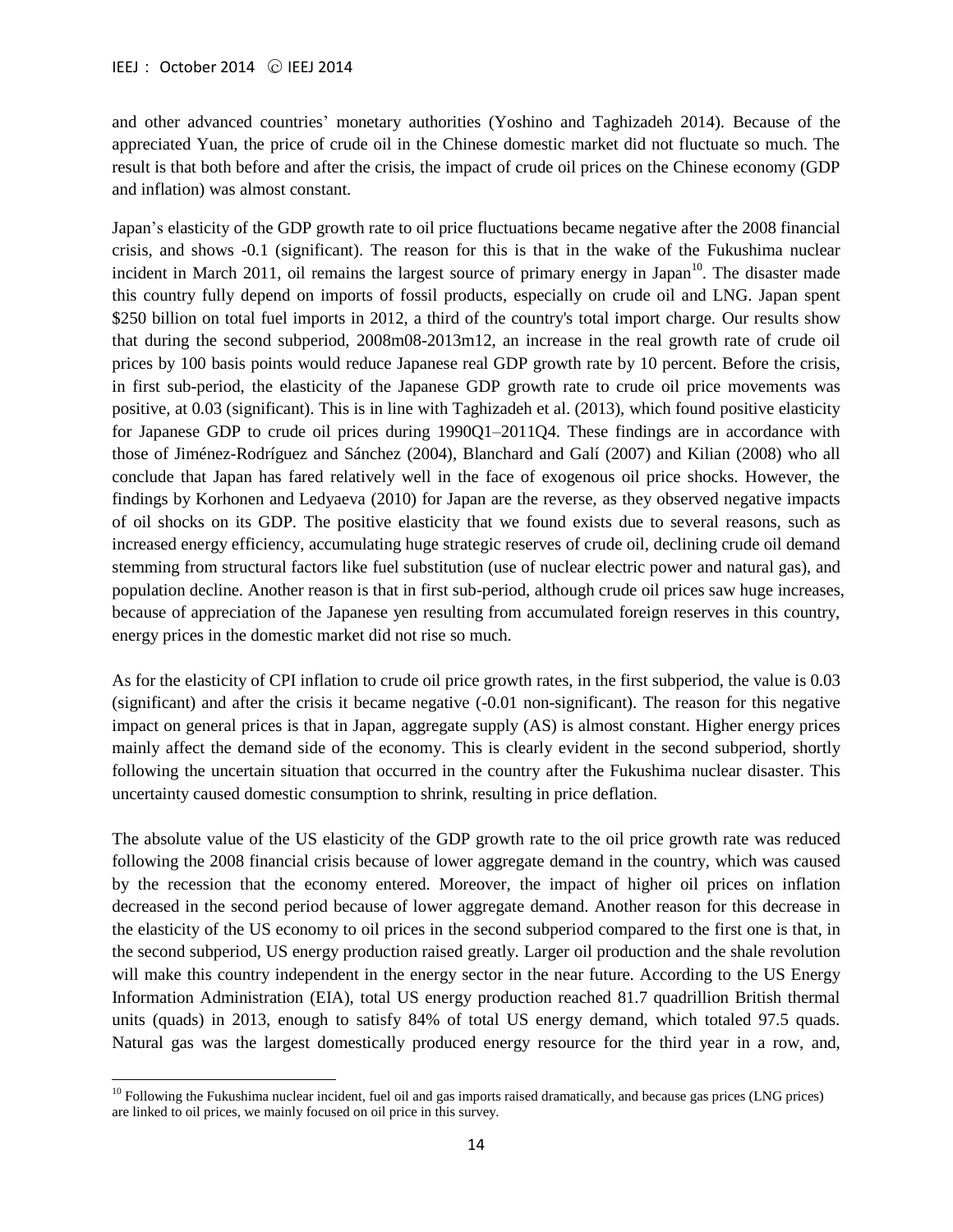together with the other fossil fuels (coal, crude oil and hydrocarbon gas liquids), accounted for more than three-quarters of US energy production. In total, the United States consumed 97.5 quads of energy, 82% of which was fossil fuels. Renewable and nuclear energy made up 10% and 8%, respectively, of US energy consumption. The portion of US energy consumption supplied by domestic production has been increasing since 2005, when it was at its historical low point (69%). Since 2005, production of domestic resources, particularly natural gas and crude oil, has been increasing as a result of the application of technologies that can develop harder-to-produce resources. At the same time, reduced road travel, improved vehicle efficiency, and competition among fuels for electric power generation have limited consumption of petroleum and coal. All these reasons tend to lower the sensitivity of the US economy to oil price fluctuations in second subperiod of our survey.

As Table 1 shows, the impact of oil price fluctuations on US and Japanese GDP is much milder than on China. The reason is that, in developed countries due to having slower economic growth and more mature transportation sectors, the elasticity of GDP to higher oil prices is lower comparing to emerging economies which have higher economic growth rates and are developing in various energy consuming sectors, hence, having a higher growth rate in energy demand and higher elasticity to energy prices.

On the other hand, Chinese CPI as an emerging economy sees smoother rates of inflation caused by oil shocks compared to the US and Japan, because of the higher growth rate in the Chinese economy, which shifts the AS curve forward and avoids higher prices in oil shocks. However, in Japan's case, the AS curve has been almost constant recently, and in the US it is seeing only a small forward shift, hence, the inflation rate of general price levels caused by oil price shocks in developed countries is generally expected to be higher compared to emerging economies.

## **6. Conclusions**

In this paper, we analyzed the impact of oil price fluctuations on two macro-variables of two developed countries and one emerging country. The purpose is to compare these two groups' impacts and to see whether economies are still reactive to oil price fluctuations. For our analysis, we selected a period that includes the most recent financial crisis: the subprime mortgage crisis of 2007-2008. This means that we simultaneously compare these impacts in the period 2000m1-2008m7 with the period following the crisis: 2008m08-2013m12.

Our results show that the impact of oil price fluctuations on GDP growth rates in developed oil importers (US and Japan) is much milder than on an emerging economy's (China). An increase in the crude oil price growth rate by 100 basis points changes the Chinese GDP growth rate by -26 to -27 percent, the Japanese GDP growth rate by -10 to +3 percent, and the US GDP growth rate by -6 to -1 percent. The reasons for the difference between the impacts on these two groups are: high fuel substitution (higher use of nuclear electric power, gas and renewables), a declining population (for the case of Japan), the shale gas revolution (for the US), greater strategic crude oil stocks and government-mandated energy efficiency targets in developed economies compared to emerging economies, which make them more resistant to oil shocks. On the other hand, the impact of higher crude oil prices on Chinese CPI inflation is milder than in the two advanced economies. The reason for this is that a higher economic growth rate in China results in a larger forward shift of aggregate supply, which avoids large increases in price levels after oil price shocks.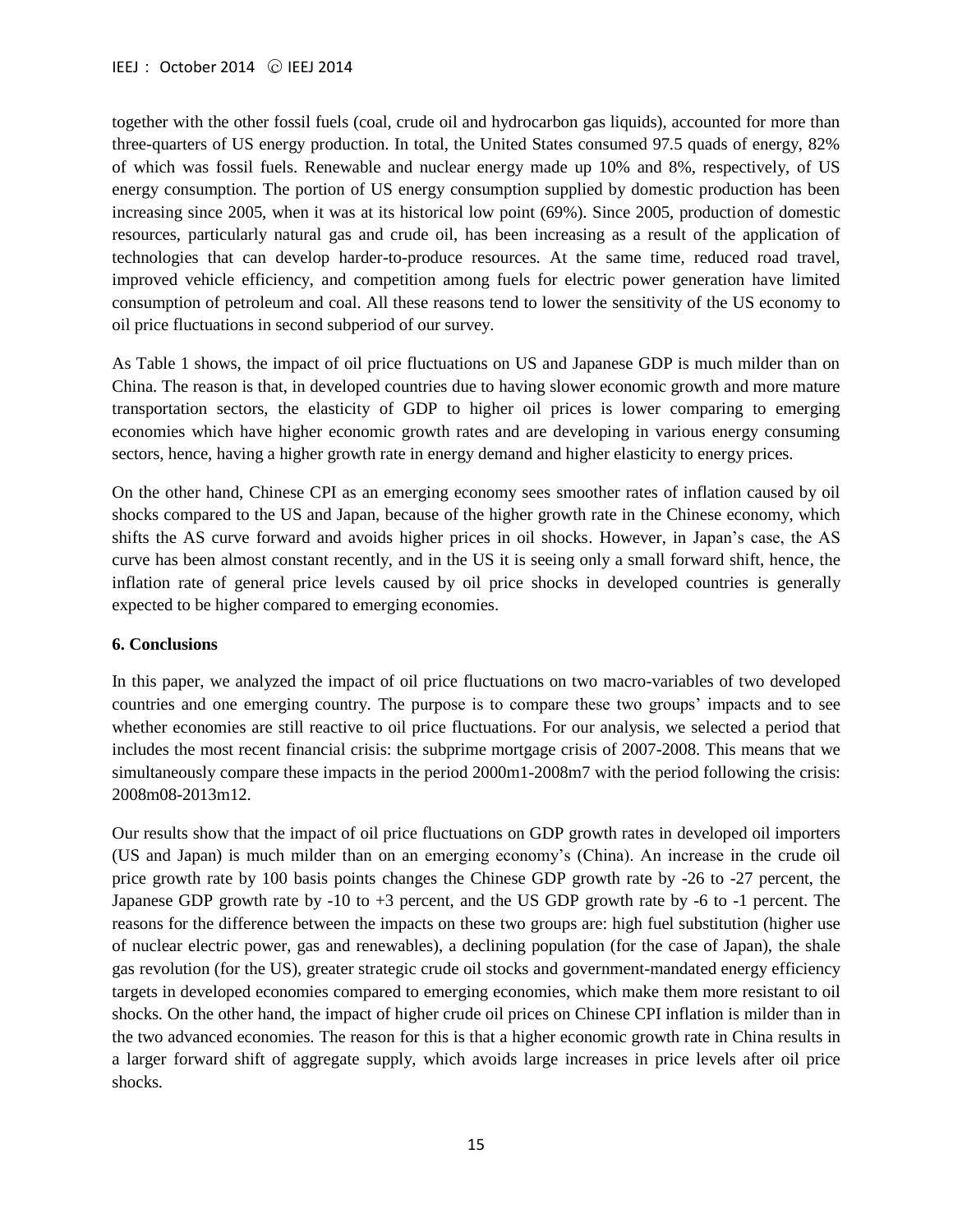By comparing the results of these two subperiods, we conclude that in the second subperiod the impact of oil price fluctuations on the US GDP growth rate and inflation rate is milder than in the first subperiod, because of less crude oil and aggregate demand, resulting from a recession in the economy. For Japan, the second subperiod coincides with the Fukushima nuclear disaster that followed a massive earthquake and tsunami in March 2011, which raised the dependency on oil imports. Hence, the elasticity of GDP growth to oil price fluctuations rose dramatically. CPI elasticity was reduced, however, due to diminished consumption, which resulted from uncertainty in the nation's future after this devastating disaster. China's GDP growth and inflation rate elasticities to oil price fluctuations were almost constant in both subperiods. The main reason for this is appreciation of the Chinese Yuan. Slightly after the subprime mortgage crisis, oil prices started to increase sharply due to a mild recovery in the global economy and huge quantitative easing (QE) policies of the US and monetary authorities in other countries. Simultaneously, the Chinese Yuan appreciated compared to other currencies, which means the price of crude oil in the Chinese domestic market did not fluctuate as much. The result is that before and after the crisis, the impact of crude oil prices on the Chinese economy (GDP and Inflation) was almost constant.

#### **Acknowledgments**

We would like to thank Mr. Akira Yanagisawa and Mr. Hiroshi Hashimoto for their collaborations in providing necessary data for this paper, Mr. Masakazu Toyoda, the chairman and CEO of IEEJ, Dr. Ken Koyama, Mr. Yuji Morita, Mr. Yoshikazu Kobayashi, and the directors and researchers at IEEJ who kindly provided us with valuable suggestions and comments to improve this paper.

#### **References:**

Asia/World Energy Outlook-Analyzing Changes Induced by the Shale Revolution. The Institute of Energy Economics, Japan (IEEJ), Oct 2013.

Blanchard O.J,, Galí J. (2007). The macroeconomic effects of oil price shocks: Why are the 2000s so different from the 1970s? NBER Working paper, No. 13368

Bohi D.R. (1991). On the macroeconomic effects of energy price shocks. *Resources and Energy*, 13(2): 45–162

Breitung, J., Bruggemann, R., Lutkepohl, H., (2004). Structural vector autoregressive modeling and impulse responses. In: Lutkepohl, H., Kratzig, M. (Eds.), *Applied Time Series Econometrics*. Cambridge University Press, Cambridge, pp. 159–196

Jiménez-Rodríguez R., Sánchez, M., (2004). Oil price shocks and real GDP growth: Empirical evidence for some OECD countries. European Central Bank Working Paper Series, No. 362